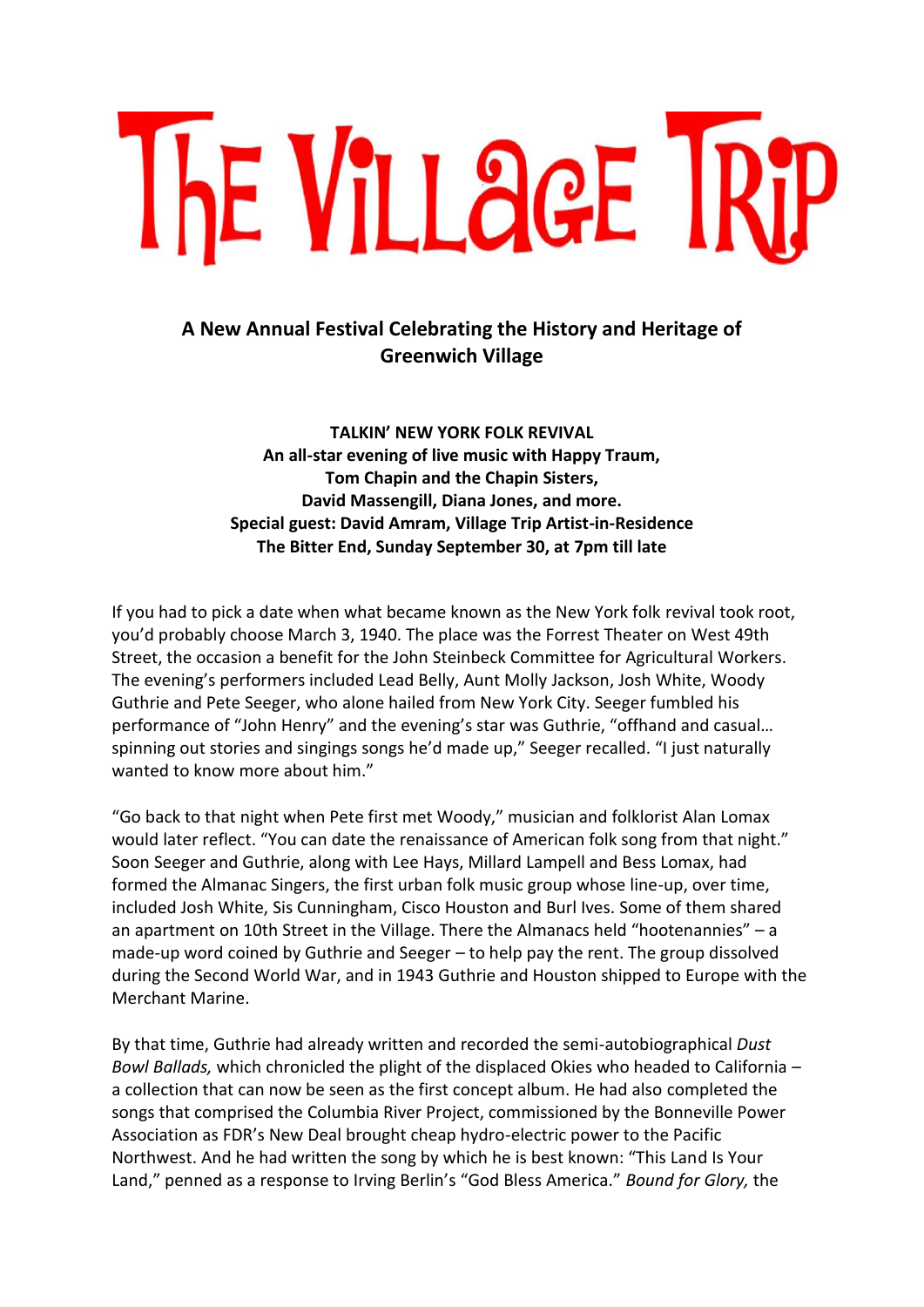autobiographical novel that would have such a profound influence on a university freshman named Robert Zimmerman, known to the world as Bob Dylan, was published in 1943.

Woody Guthrie is widely regarded as the father of the folk revival and the singersongwriters that followed in his footsteps were described by Seeger as "Woody's children." Guthrie was born in Okemah, Oklahoma, to middle-class parents but he lived a life marred by tragedy, even before the dust storms and the Depression laid waste to so many lives. He was an autodidact - an artist, poet, journalist and self-taught musician who spoke up for "the little people" who felt they were "just born to lose." *New York Times* critic Robert Shelton, who edited the first collection of his writings and drawings, described him as "the archetypal American troubadour… equal parts Whitman, Sandburg, Will Rogers and Jimmie Rodgers." Dylan, so obsessed with Guthrie's music and with *Bound for Glory* that he hitchhiked from Minneapolis to New York to meet him, wrote in his memoir *Chronicles* that Woody was "the true voice of the American spirit."

By the time Dylan met the man he described as his last idol, Guthrie was hospitalised with Huntington's Disease, which had killed his mother. He was then still able to spend weekends at the home of Robert and Sidsel Gleason in East Orange, New Jersey, where old friends and new – among them Cisco Houston, Ramblin' Jack Elliott and a Clancy brother or two – would come to chat and sing. After his visit, in early 1961, Dylan wrote "Song to Woody," which he would record for his debut album.

By the early 1960s, the folk revival was well underway, Greenwich Village the ground zero of the movement and Dave van Ronk – "the Mayor of MacDougal Street" whose memoir inspired *Inside Llewyn Davis* – its founding father, a man who loved the Village as much as he loved music. On rickety stages in clubs and coffee houses such as the Bitter End and Gerde's Folk City along Bleecker and MacDougal streets, the latter also home to Izzy Young's Folklore Center, young singers and songwriters clambered to raise their voices, among them Phil Ochs, Tom Paxton, Judy Collins, Eric Andersen, and Peter, Paul and Mary. On Sundays, students and school kids from out of town, among them Janis Ian, gathered round the fountain in Washington Square Park,

Woody Guthrie died in October 1967 and by that time the folk revival had spread around the world. The baton had been passed – and in retrospect it's possible to see that the second critical moment was the 1956 concert, Bound for Glory, at New York's Pythian Hall in which Millard Lampell's script wove together Guthrie's poetry and song in a fundraiser for Woody's family as their father was permanently hospitalised. Joe Klein, in his biography, cited the evening as "the beginning of Woody Guthrie's canonisation" and the Folkways recording of the event provided the basis for the tribute concerts at Carnegie Hall in 1968 and the Hollywood Bowl in 1970.

Folk went electric, new acts with their roots in folk music got their start on Village stages. In the 1980s the arrival of punk and new wave in the East Village served to reinvigorate the Greenwich Village folk scene. Jack Hardy, Rod MacDonald and David Massengill launched a series of workshops which found a home at the Cornelia Street Café as The Songwriters Exchange. Hardy founded a new monthly magazine, *The Coop/Fast Folk Musical Magazine*,